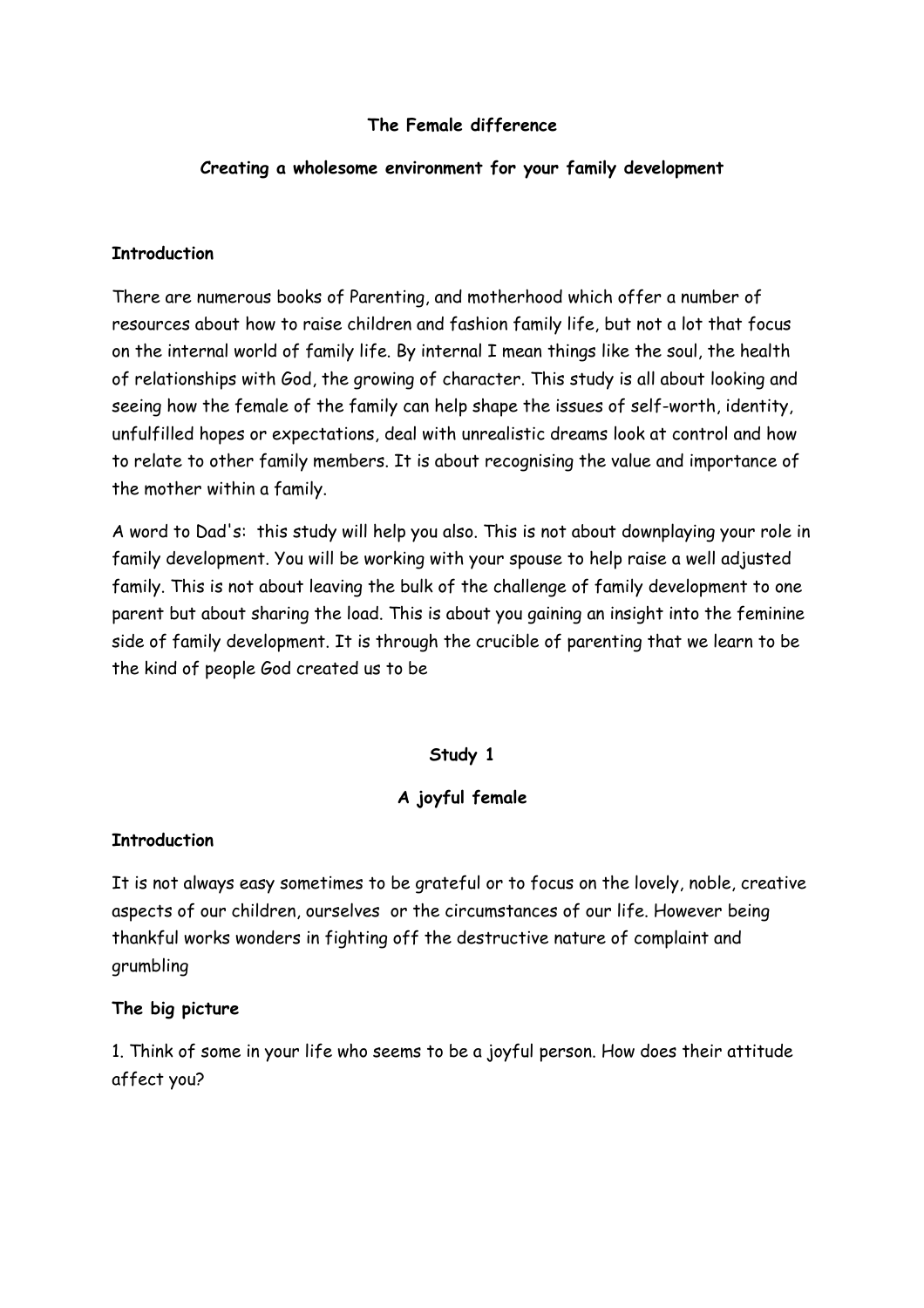## **The biblical picture**

Read Philippians Ch 4 v.4-9

2. what makes these verses so powerful for you?

3. How do these verses paint a picture of a truly correct and healthy way of life?

4. What does it mean to 'rejoice in the Lord always'?

5. According v.4-6, how should we approach prayer?

6. In the middle of vs. 4-7 Paul writes that the Lord is near. How does this truth affect our ability to pray and rejoice with thanksgiving?

7. Think about your family, what can you rejoice in about it today?

8. Reflect on the content of what you talk to God about concerning your family. How might these concerns change if you presented your thoughts with a joyful heart, and with thanksgiving?

9. Describe what happens in our own lives when we do the opposite of what Paul encourages and we focus on ugly, broken and negative aspects?

10. How does our focus on the negative affect our family development, whether we are being negative about our family, ourselves or life itself?

11. Build a family is a very challenging undertaking. What is one think you've learned about yourself in the process and you're thankful to have learned?

### **Being in the picture ourselves**

12. Describe the last time that you truly rejoiced about something

### **Study 2**

### **the secure female**

### **Introduction**

The identity we seek can be misplaced. We can centre our life and identity in our spouse, or family, our work or career, in money possessions, in pleasure gratification, or relationships, or a noble cause we give ourselves to, even seek our identity in religion. We can take good things and make them ultimate things, and when this happens we need to be rescued.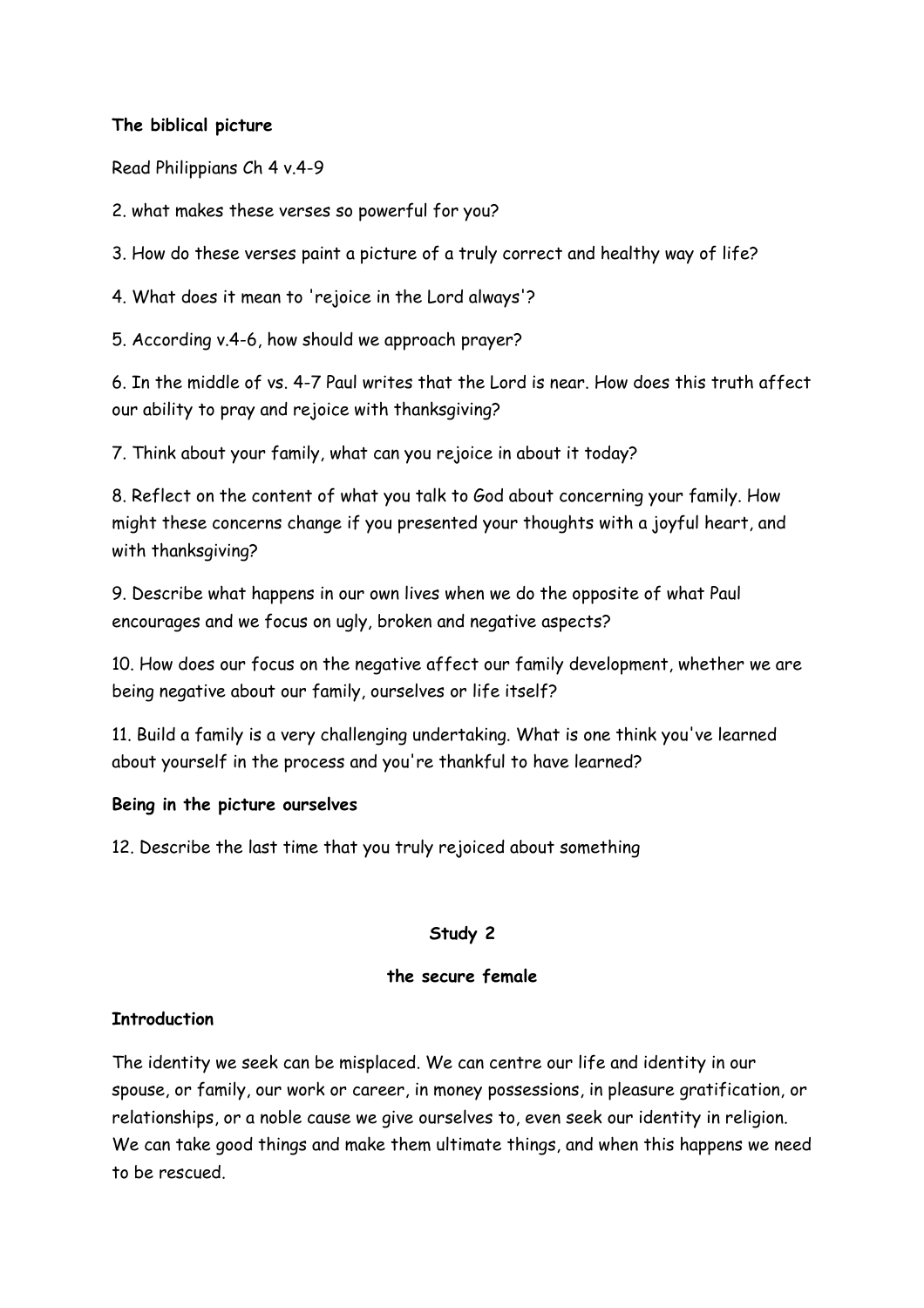## **The big picture**

1. In what ways do you feel insecure as an adult female in your family? What makes you anxious or worried?

## **The biblical picture**

Read Ephesians Ch 1v. 3-14.

2.When you hear the phrase' spiritual blessings', what are some of the thoughts which come into your mind?

3. List the blessings in the passage that God has given to his people?

4. What do vs.3-10 reveal about God's heart and emotions towards his people?

5. How does the image of adoption help us understand our relationship with God?

6. In what ways do you as an adult female try to earn God's love and impress others in order to feel secure?

7. How do vs.3-10 help you set aside your insecurity and self doubt?

8. Identify some regrets you have from this past week in terms of working in the development of your family. How does the truth that we have redemption and the forgiveness of sins v.7 affect your memories?

9. How is God's activity in the world described in vs.9-14?

10. How can this eternal and all-encompassing view of God's purpose in the world transform your daily life as an adult female?

11. How do you see the presence of the Holy Spirit in your life as an adult female within a family?

## **Being in the picture yourself**

12. Try to be as honest as you can with yourself, how do you think God sees you or feels about you?

13. Thinking about question 12 what aspects of this passage in Ephesians speak most powerfully to the area in your life you identified in question 12.

14. This passage is filled with the lavishness of God to us. Can you think of a specific way you need to experience God's lavishness , or a way your family needs to experience it this week?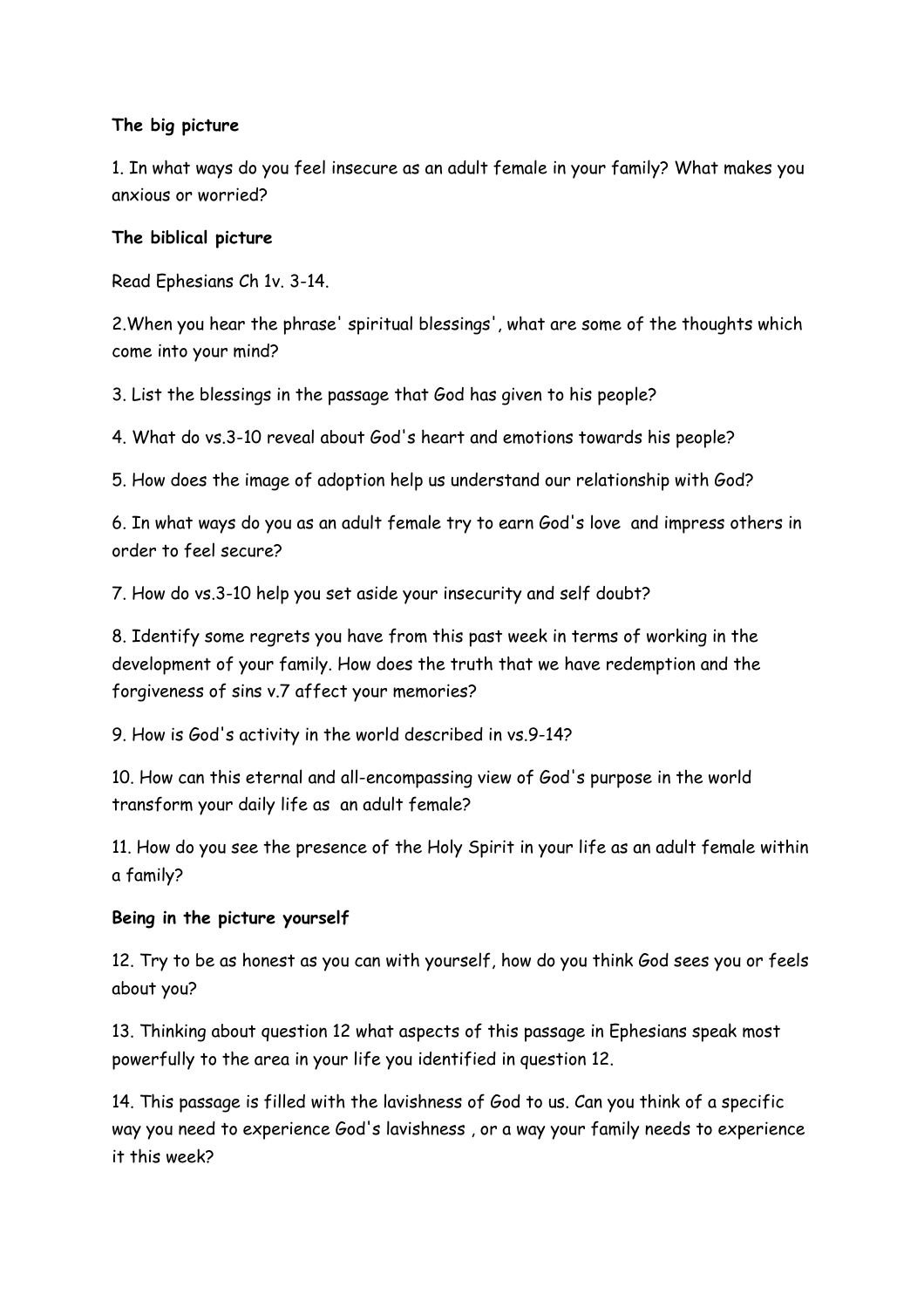### **Study 3**

# **The Influencing female**

### **Introduction**

If we are not sure how you want to influence the development of our family you will always be responding reactively, with less thought about how your reactions and decisions in the present will affect the future. It was the 19th century French politician Charles Talleyard who said,' I am more afraid of a army of one hundred sheep led by a lion, than I am by an army of one hundred lions led by a lamb.' we need to be intentional in the influence we offer to our family development.

## **The big picture**

1. Describe someone in your life who has impacted you spiritually? What was it about that person that affected you so meaningfully?

## **The biblical picture**

Read 1 Thessalonians Ch. 2:1-12

2. How would you describe the spiritual lives and ministries of the Thessalonians?

[see 1 Thess. 1:3 & 7-8]

3. What do you think it means in Ch 2 :3 where it says that Silas and Timothy dared to tell the gospel to the Thessalonians?

4. In what ways do you struggle to dare to tell the gospel?

5. What do vs.3-6 tell us about the motives of those who invested in the Thessalonians?

6. Describe some of the impure/unhealthy motivations that tend to find their way into our relationships, ministries, family life building?

7. What familial image is used in vs. 7-12 to describe a method of disciplining or investing in others?

8. Which familial image fits your personality best?

9. Which image do you struggle with?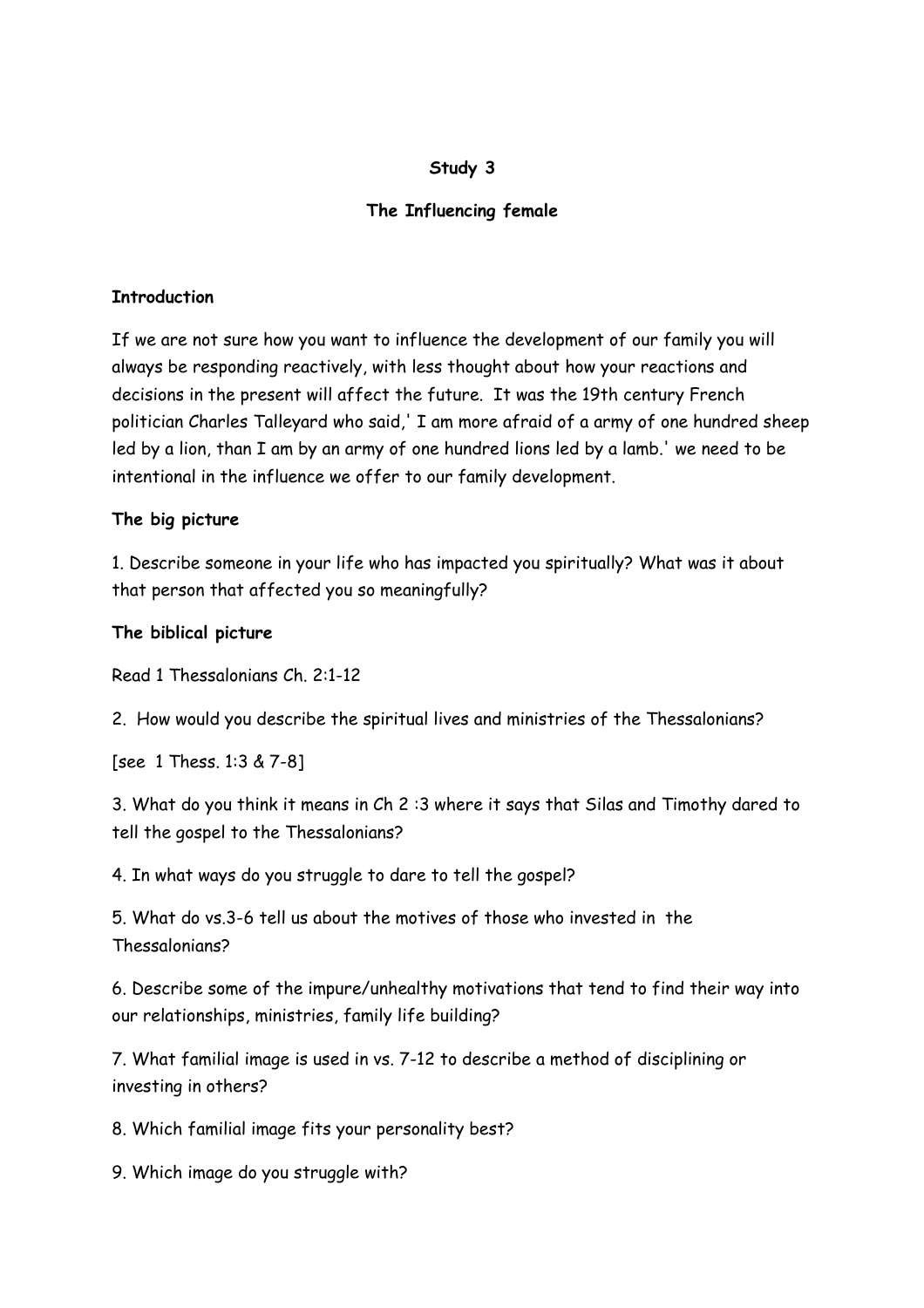10. Where do you see the idea of modelling in this passage?

11. What does this passage teach us about the idea of legacy?

12 What would it intentionally look like to invest in the spiritual life of your family?

13. What one thing can you focus on this week towards this goal?

### **Being in the picture**

14. Reflect on the impact of your mother or father upon your life. Where has there been positive impact? How have they invested in you? If your relationship with your mother/ father was a painful one, reflect on how this has affected your desire to influence your family.

## **Study 4**

## **The healing female**

## **Introduction**

Everyone experiences emotional, physical, or spiritual pain throughout their life. The wound can come in many ways, bullying, abandonment racist, jokes, physical limitations. Whatever the wound the effects stay with us, and can affect the way we build our relationships. As a female [or male] one of the thing we can do is t be honest and open about the places of hurt in our lives and open ourselves to the healing power of the Holy Spirit

### **The big picture**

1. What is the one thing you would like to change about the way that you build your family relationships?

### **The biblical picture**

Read Mark Ch 5 :21-34.

2. Picture yourself in this scene, what do you see, hear and experience as a person in this story?

3. What do we know about Jairus ad the bleeding woman from this passage?

4. In what ways are Jairus and the woman similar and yet different?

5. What risks did Jairus and the woman take in their desperation?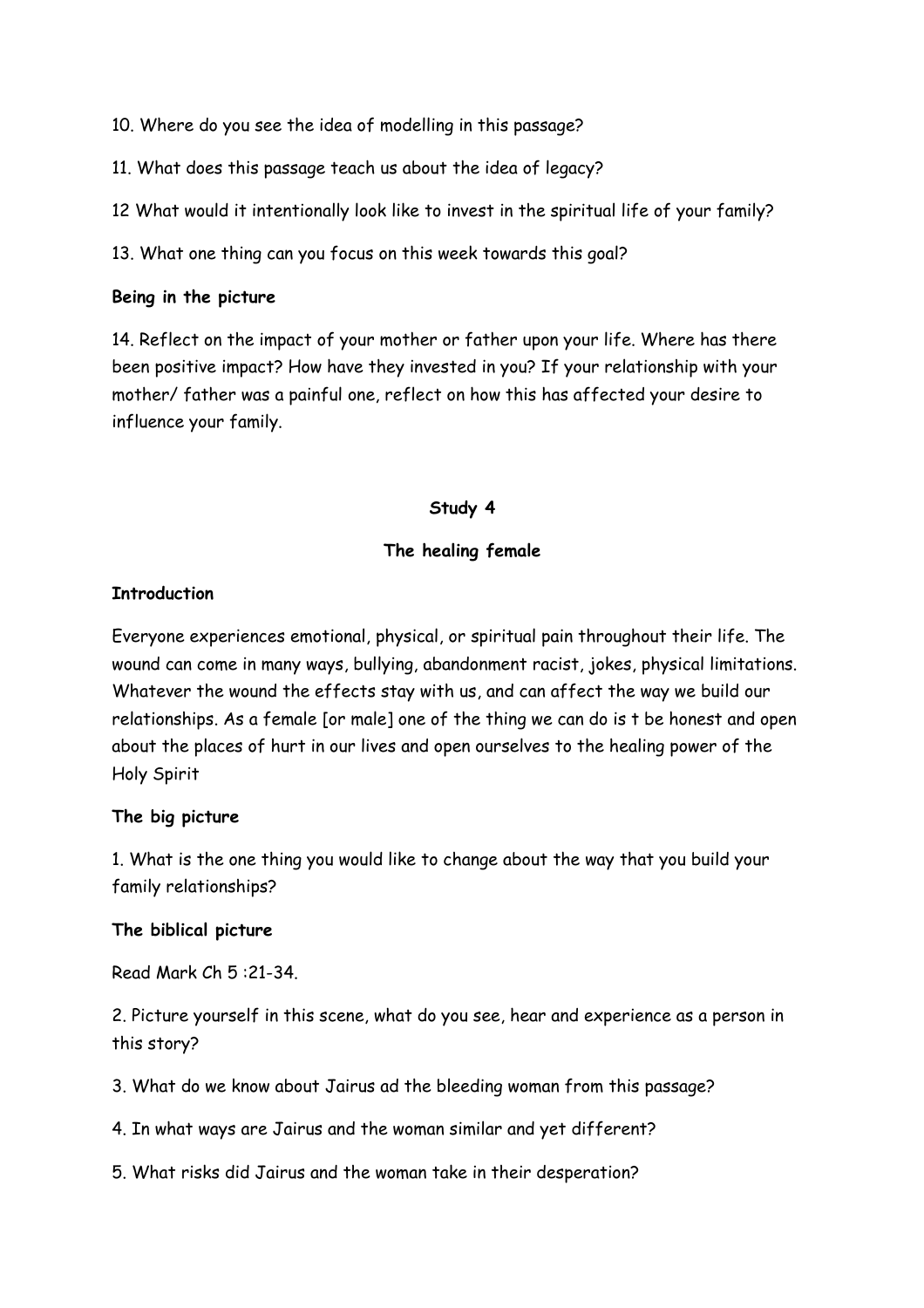6. Jairus and the woman came to Jesus for healing from their respective wounds. What wounds do you feel are still raw and open in your life?

7. Who do these areas of pain affect you as a family life builder?

8. What would it look like for you to come to Jesus with these wounds?

9. Read vs.35-43. How are Jesus' interactions with Jairus and the woman similar, and how are they different?

10. How does Jesus heal the physical, emotional, and spiritual wounds in this story?

11. Looking inside our emotional and spiritual wounds is challenging and unsettling

[vs.33, 36]. What fears do you have in exposing your pain and wounds in asking for healing?

12. What steps might you need to take this week to identify your wounds and bring them to Jesus?

## **Being in the picture**

13. If you could change something about your childhood, what would it be? How has that experience affected the way you build your family life?

### **Study 5**

### **The Connected Female**

### **Introduction**

The truth is that if we ignore our own emotional and spiritual health, we will not be able to help our family is we do this. A crucial aspect of caring for ourselves is realising that we desperately need deep, trust filling relationships. We need to be in a community, where we can celebrate, be loved and known, and where we can love know, and celebrate others as well. Community can be the oxygen we need to help in the building of our family life.

### **The big picture**

1. Think about the friendships in your life right now. How would you rate them on a scale of 1-5, with 1 being not at all life giving, and 5 being very life giving. What makes you choose this number?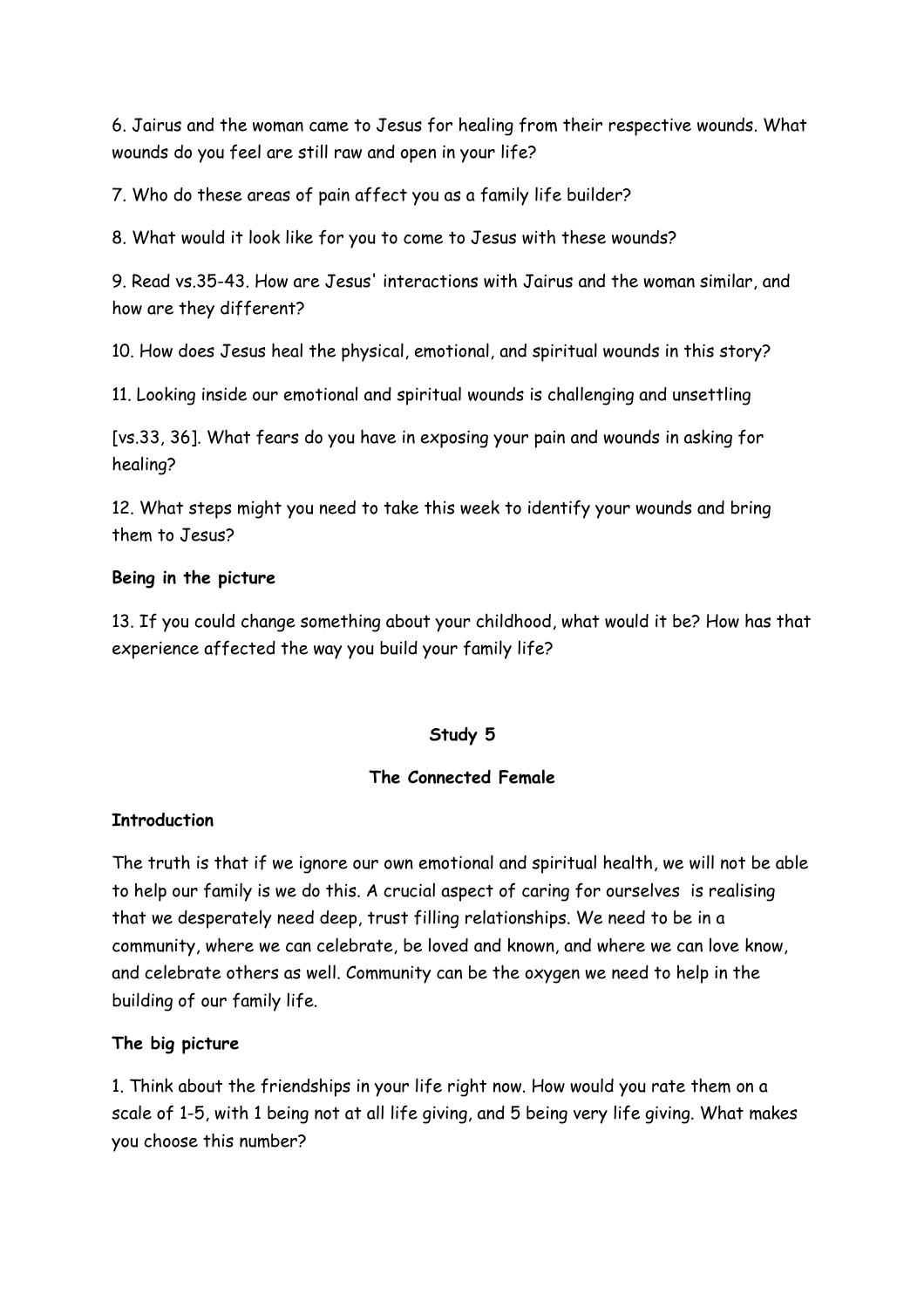## **The biblical picture**

Read Colossians 3:1-17.

2. Identify all the cause and effect relationships in this passage, keywords to look for include' because, therefore, since.'

3. What were the Colossians like in their past before Christ?

4. How would you describe the description of how the present reality of the Colossian believers is different from their past?

5. Three key verbs are used ' set, put, let'. How do these words emphasise different aspects of living as a believer in a community?

6. Which of the three verbs [ set, put, let] do you struggle with the most in your life, and your role as a family builder?

7. Why do you think v.11 is so important in the argument of this passage?

8. How does understanding that we're chosen and dearly loved help us as God's people to live according to verses 12-14?

9. Which of the character traits mentioned in vs. 12-14 would you like to see increased in your life?

10. Why did you choose that particular trait?

11. This section ends with words about thankfulness. Why are gratitude and expressions of thanksgiving crucial to our life, especially as females?

### **Being in the picture**

12. What is one characteristic of yourself that is an asset to relationships with friends? What is one characteristic of yourself that needs the Lord's redemption with regard to the relationships in your life?

### **Study 6**

## **The Trusting Female**

## **Introduction**

A few years back there was a craze for 3D geometric pictures which if you looked at them long enough a picture would appear. In the act of focusing through and beyond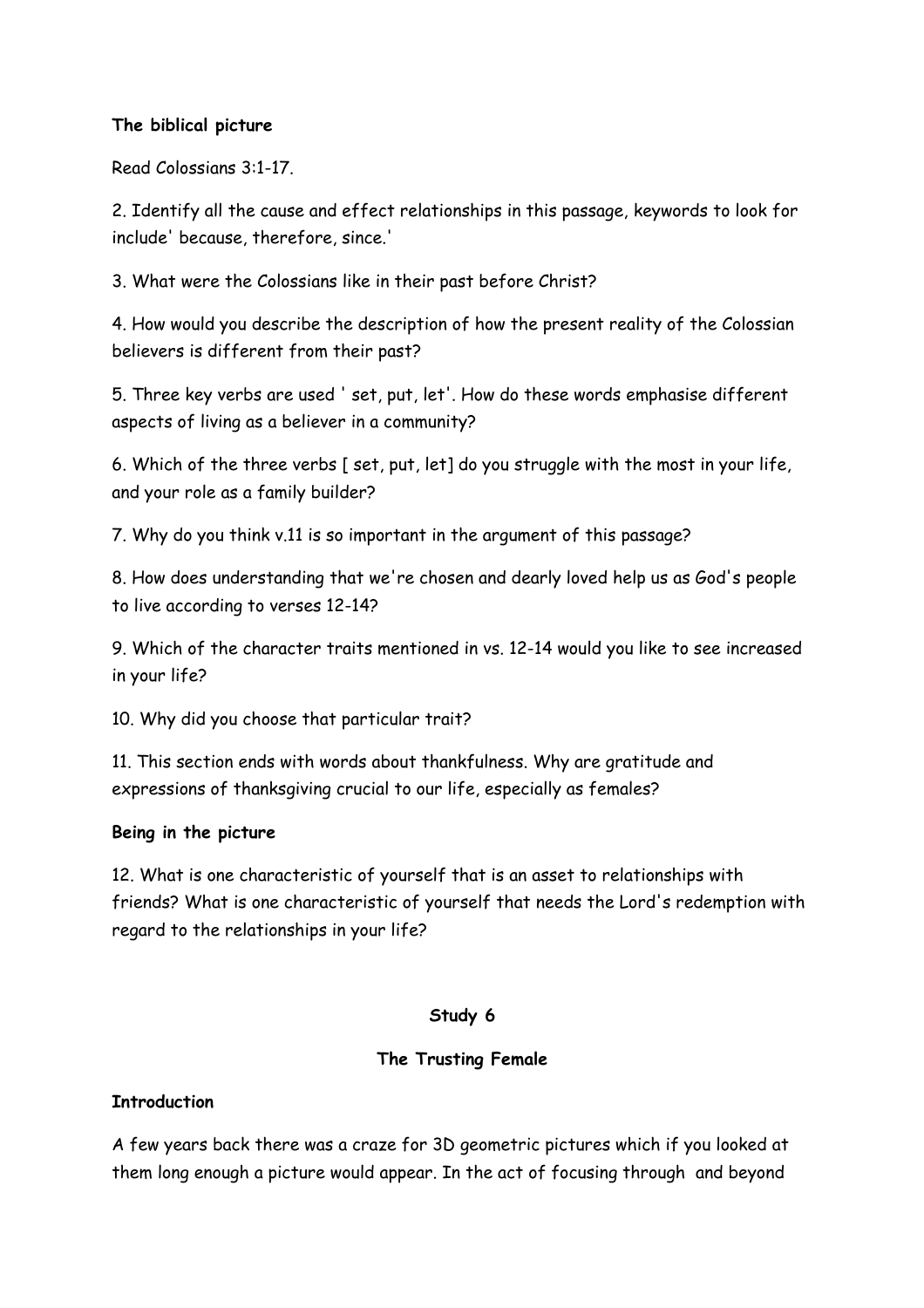the pattern the brain was enabled to see the picture within. The truth is that this happens in our spiritual life. It is who we see what lies behind the present anxieties and worries . We just need be reminded what it is we need to focus on, so that we don't lose sight of the wondrous gifts lying just beyond.

## **The big picture**

1. If you can describe the cycle of worry in your life, what triggers worry and anxiety and how are you affected by it, and how is the worry resolved?

# **The biblical picture**

Read Matthew 6:25-34.

2. What are all the areas and details that Jesus challenges his audience not to worry about in this passage?

3. How are birds and flowers similar to and different from people?

4. Jesus specifically mentions in vs.25 the daily worries most relevant to his audience. What life details do you worry about most in your present circumstances?

5. How does Jesus show the futility of worrying about our lives in vs. 27?

6. Jesus specifically mentions what a person wears. How do you experience anxiety related to your body?

7. Read Matthew 6:24. In what ways is this verse and verses 25-34 connected?

8. How does Jesus contrast pagans with the people of God vs.32-34?

9. What character traits come to mind when you think of someone who is seeking the kingdom of God? What lifestyle do you envisage them having? How do you think they would make decisions?

10 .How does seeking the kingdom and the righteousness of God help us avoid worrying about tomorrow?

## **Being in the picture**

11. Think back over this last week. What were the things that caused you stress and worry?

12.Think back to question 12. What would it mean to seek first the kingdom of God and his righteousness in the specific areas of anxiety you identified?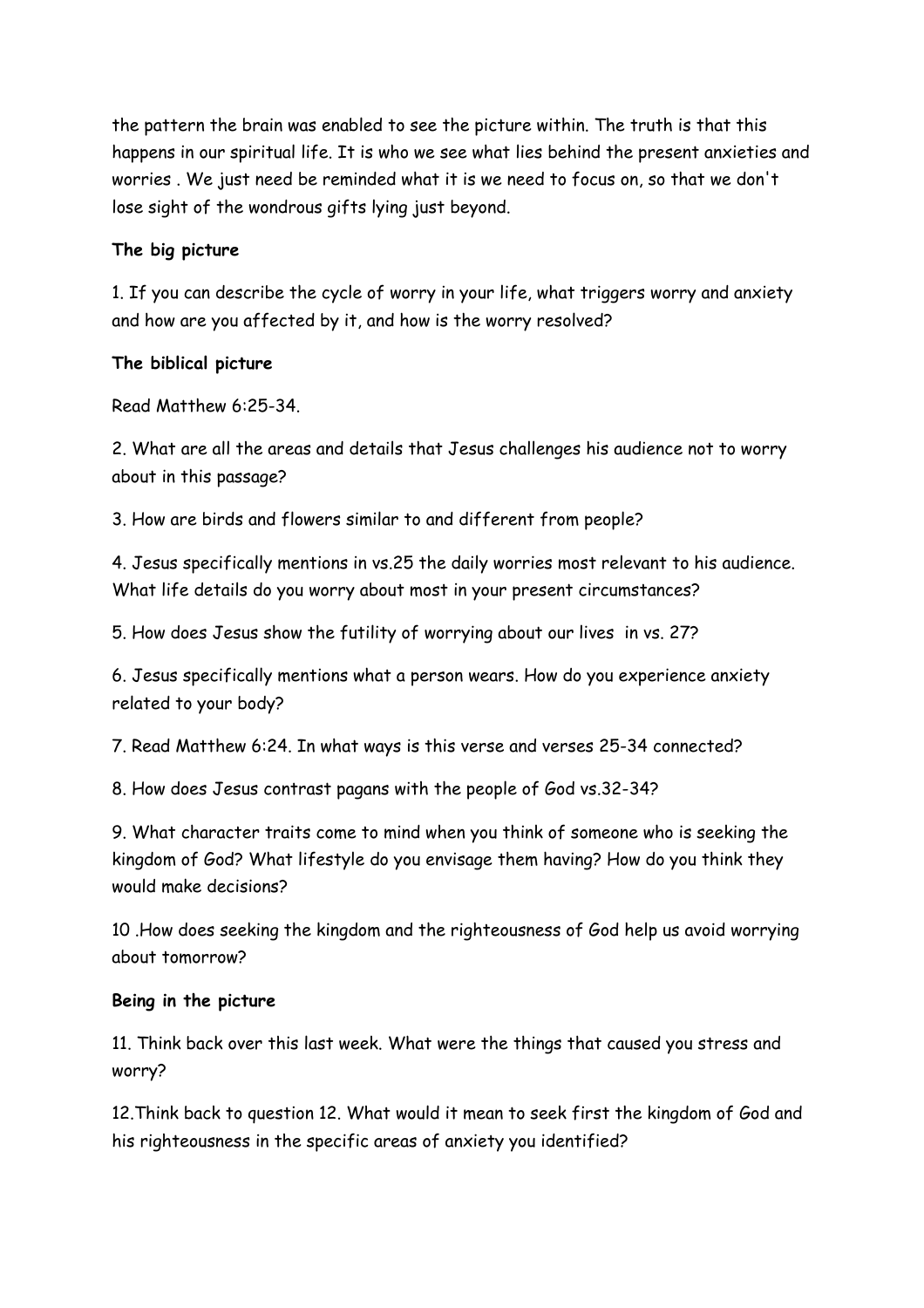# **Study 7 The Humble Female**

## **Introduction**

It is very easy to feel guilty or judged when we make comparisons with other who are seeking to make a female difference with a home. Especially if we are approaching the task in a different way. We can all meet people who are claiming to have found the right way who seem to send out the message that their way is the only way. What is often missing in such discussions and debates is a sense of grace and humility.

### **The big picture**

1. Describe the last time you 'bragged' about your family, and the members in it. Who were you talking with, what did they say, and how were you feeling?

## **The biblical picture**

Read Luke 18:9-14

2. What two characteristics of Jesus' audience does Luke highlight[v.1]?

3. How are these two characteristics connected?

4. How does the Pharisee in the parable view himself?

5. Name all the contrasts you can find between the tax collector and the Pharisee?

6. As an adult female in your family, which character in the story do you identify with the most? Why?

7. We all have a tendency at some point to have confidence in our own righteousness and to judge others because of it. Rewrite the words of the Pharisee in v.11 from your own perspective.

8. Why would the end of the parable have a surprise to Jesus audience?

9. What does it mean to exalt yourself? To humble yourself?

10. How have exalting yourself and humbling yourself affected relationships with other women in your life?

### **Being in the picture**

11. What about your family feels you with pride?

12. How is this parable a story of freedom for you as an adult female in your family?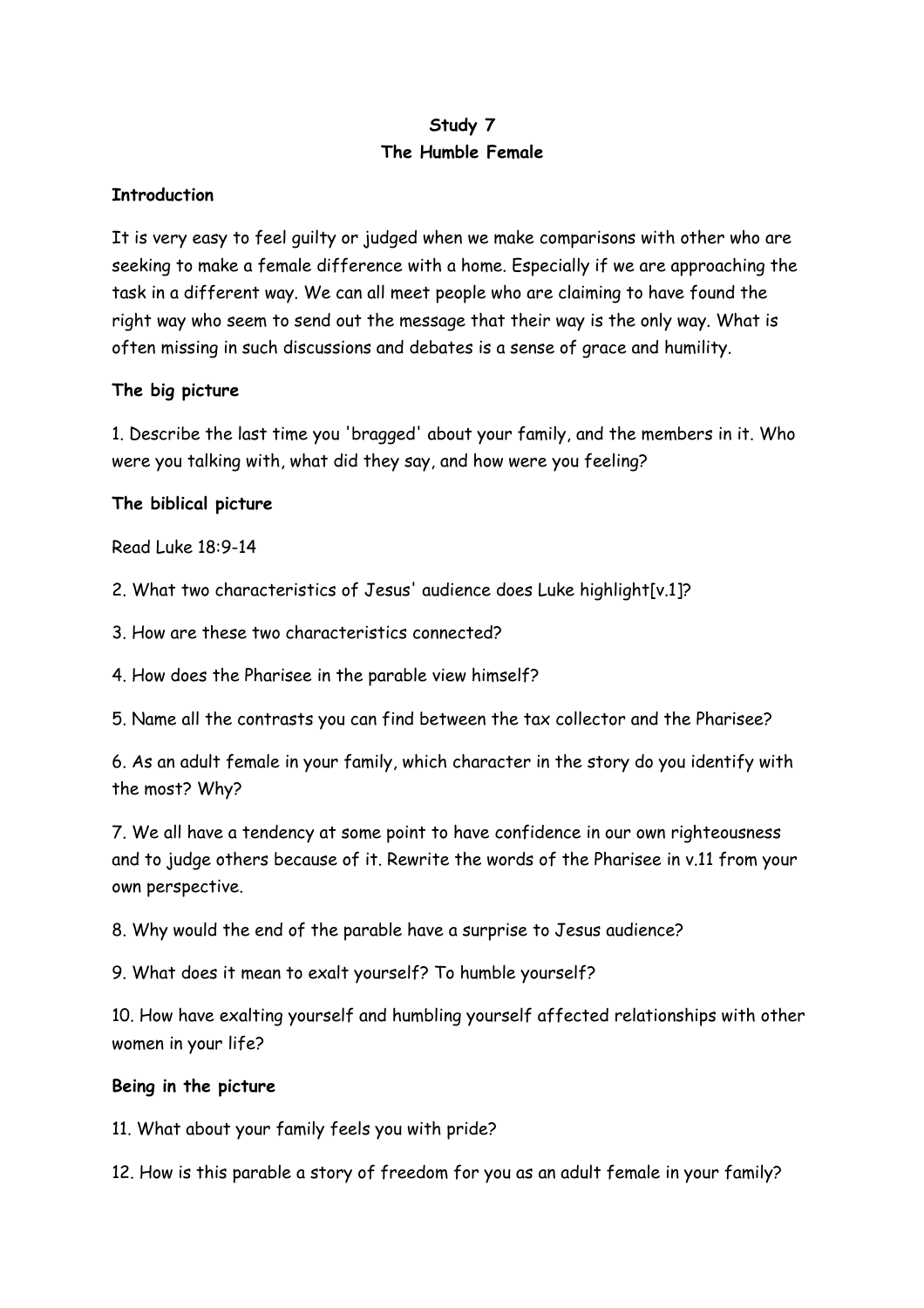## **Study 8**

### **The Wonder-filled Female**

### **Introduction**

Whether you are a mother of a father, or an aunt or uncle there is a moment of wonder when you hold a baby in your arms. Watch any mother or father especially with their first child and you can see how they are focused on the wonder of birth. The baby has done nothing, and will do nothing for months, it is just the child's simple presence which is the cause of wonder and amazement. Other emotions will kick in later but at first it is wonder. Later comes frustration , worry, and concern over behaviour patterns, personalities, interests. The wonder seems to have gone.

### **The big picture**

1. Think of someone who knows you extremely well. Describe this relationship.

## **The biblical picture**

Read Psalm 139:1-18.

2.What are the topics which the psalmist moves in and out of in this passage?

3. V6 is the psalmist's response to the truth about God's knowledge described in vs. 1-

- 5. What words or phrases would you use to respond to vs.1-5?
- 3. What do v7-12 reveal about God's character?

4. How are you affected by the psalmist's statement about God's presence in vs. 7-12?

5. What do these verses about God's knowledge and constant presence mean to you as an adult female/ wife/ mother/ sister?

6. If you were to insert the names of your family members into the personal pronouns in the passage. How would this change your perspective on your family, or even yourself?

7. What do v13-18 teach about God's creation?

8. Describe one aspect of how God created you that is a strength in your womanhood?

9. What does v16 says about the present and the future?

10. Choose one verse for this psalm which stands out for you. What might God be saying to you through this verse?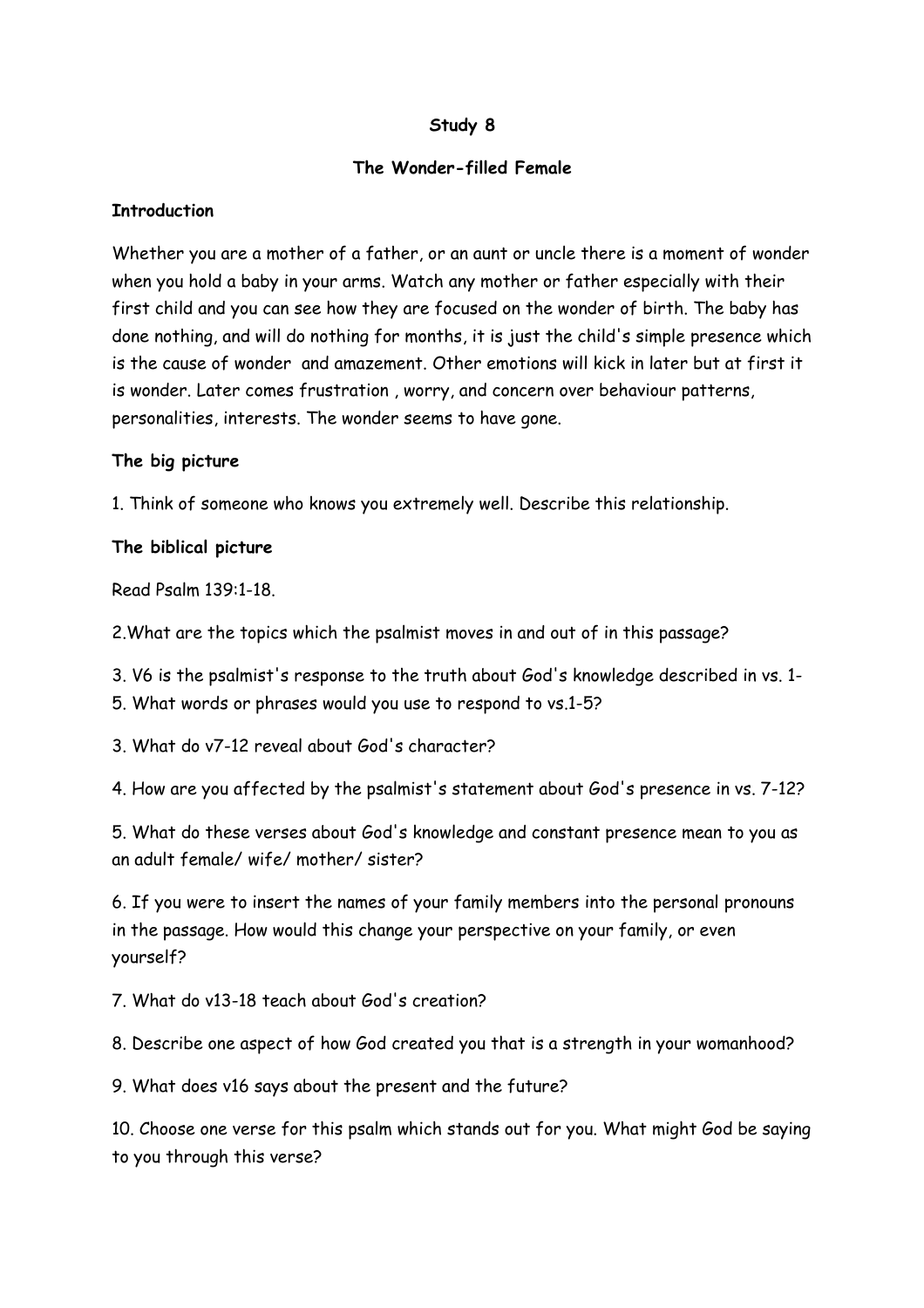#### **Being in the picture**

11. Reflect on the characteristics of yourself that you enjoy. With what people or in what circumstances do these characteristics shine the most?

#### **Study 9**

### **The Growing Female**

### **Introduction**

It is often very challenging to sort out God's leading in our life. The facing of new challenges is something that we need to grow towards, not away from. We need to allow God to lead us into new passions which can stir in or life as we grow in years.

### **The big picture**

1. How has your relationship with God changed over the years, both for the positive and the negative?

### **The biblical picture**

Read Romans 12:1-8

2. Identify the words, phrases that are repeated. What contrasts are being made?

3. What is the meaning behind the urge to present your body as a living sacrifice?

4. Since becoming a home builder, what in your life may have held you back from the Lord?

5. How do we renew our minds?

6. What are some of the consequences of neglecting the things that help us renew our minds and being transformed?

7. What is one specific step you can take to facilitate the renewing of your mind?

8. The phrase ' do not' is repeated twice. How are the two connected?

9. In what ways are you unrealistic about yourself. What could it look like for you to see yourself with sober judgement?

10. What do you think it mean when it says that 'each member belongs to one another'?

11. How has the use of your spiritual gifts changed since becoming a home builder?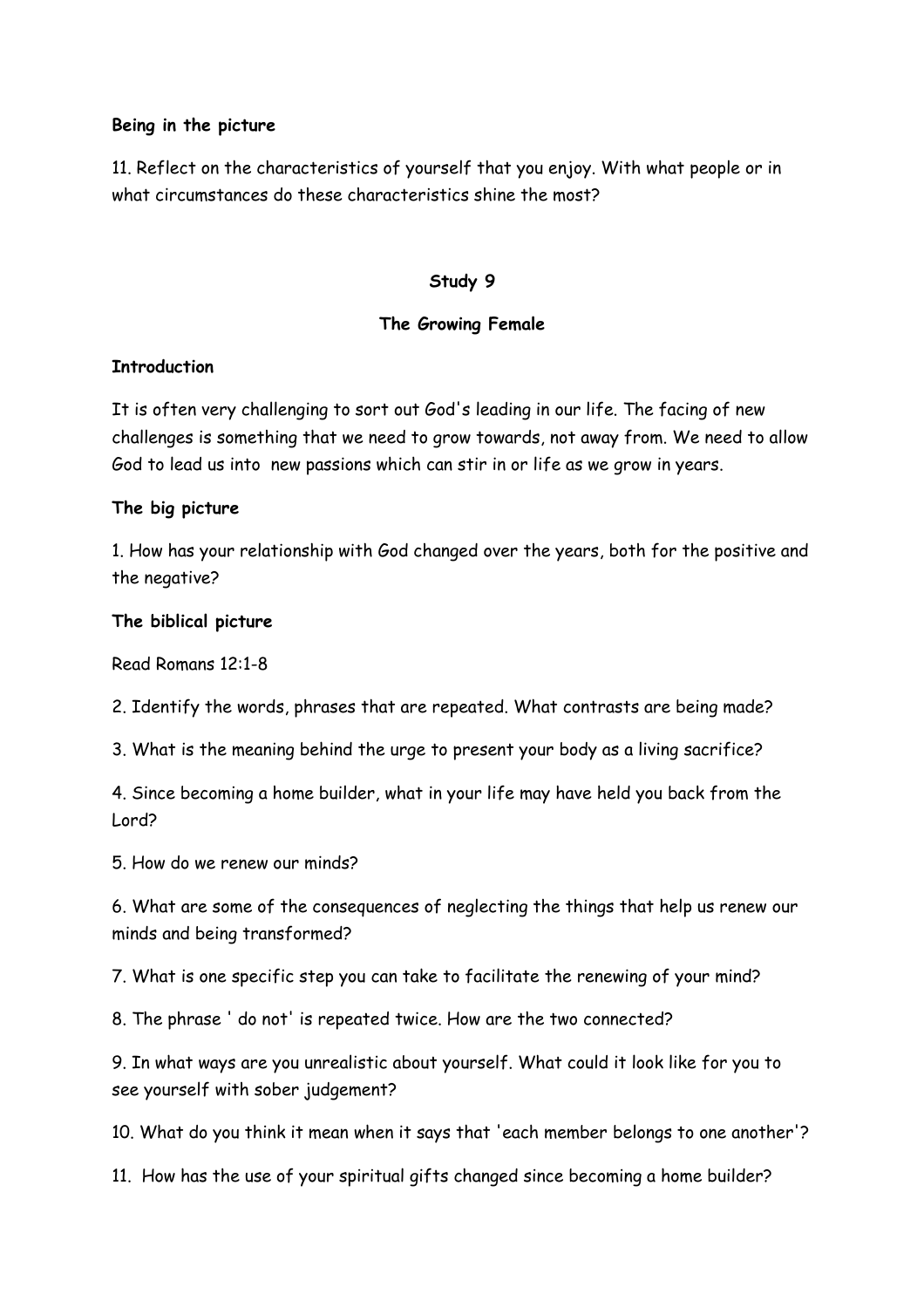### **Being in the picture**

Reflect on the current condition of your relationship with the Lord. How would you describe it?

### **Study10**

## **The Free Female**

## **Introduction**

Watching our children or nephews and nieces progress through the education system can be challenging, especially when they reach the point where they are considering University places, or thinking about training , and career development. This can be a demanding, the time for researching, strategising, planning is long since past. It can be a challenging moment when this point is reached, we need to be filled with peace and not stressed with worry.

## **The big picture**

1 How would you define ambition? Is this something that you would seek to cultivate or not?

### **The biblical picture**

Read Psalm 131

1. It has been said that this is the shortest Psalm to read, but the longest to learn'. What contrasts do you find in the Psalm?

2. What images come to mind when you read v1?

3. Describe the difference between the ambition that the Psalmist suggests is negative and aspiration, which might be positive. How are you tempted by ambition?

4. Describe the characteristics of a weaned child?

5.The psalmist seems to be distinguishing an unhealthy demanding from childlike trust. What does this posture look like?

6. How do you approach God as a child who has not been weaned?

7. How contended do you feel towards God just now?